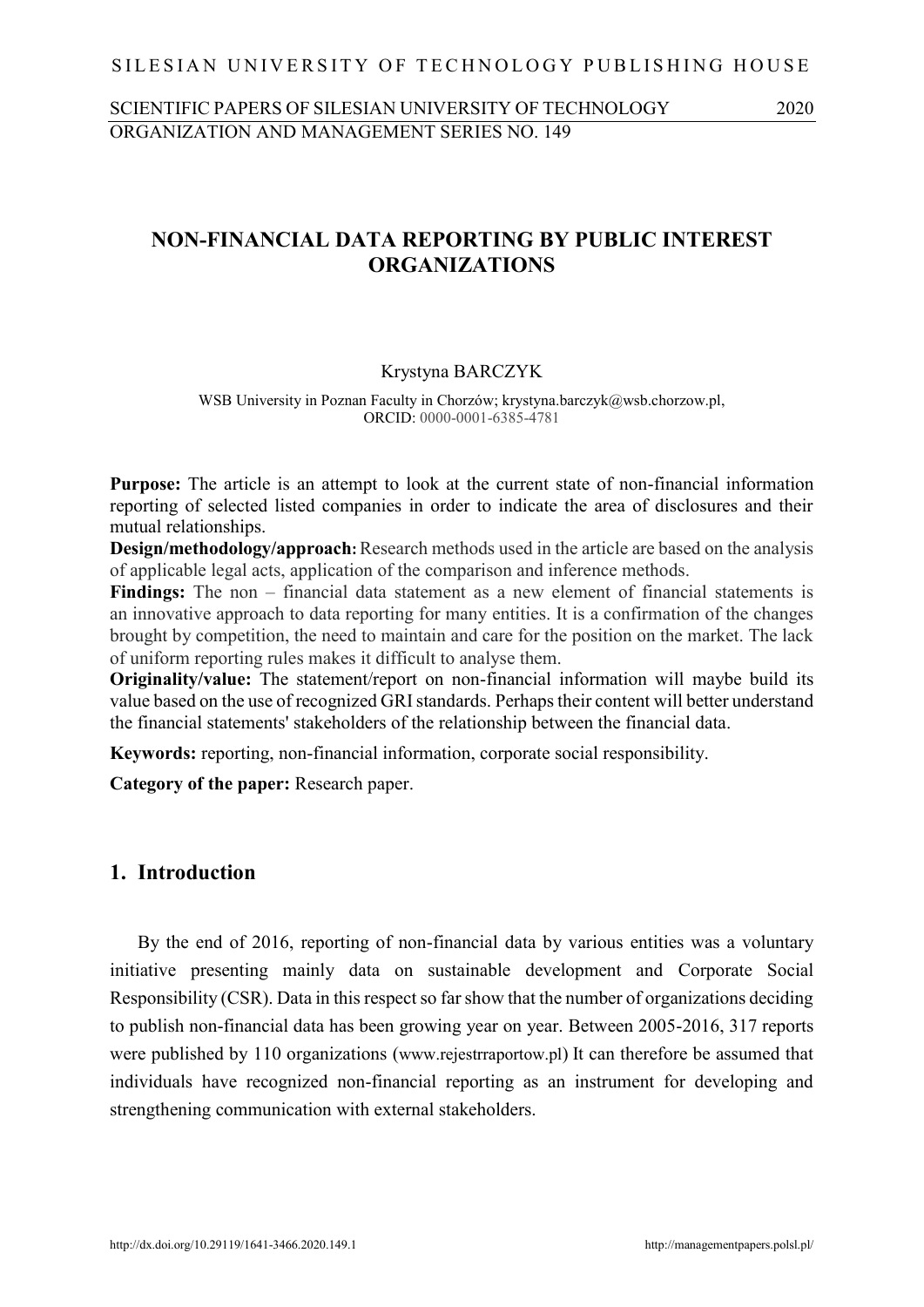Amendments to the legal regulations concerning the adjustment of the Polish balance sheet law to the requirements of Directive 2014/95/EU of the European Parliament and of the Council of 22 October 2014 amending Directive 2013/34/EU of the European Parliament and of the Council as regards the disclosure of non-financial information and information on diversity by certain large entities and groups (Official Journal EU, 2014), take into consideration the requirement to recognize and present non-financial information. The amendment to the Accounting Act introduced an annual reporting obligation with respect to public interest entities. The aim of the article is to look at the scope of non-financial reporting of selected listed companies and to try to answer the questions: do the legal regulations introduced by the amendment to the Accounting Act supplement CSR reports, are they supposed to be an extension of them or are they an innovative view on reporting non-financial data? Research methods used in the article are based on the analysis of applicable legal acts, application of the comparison and inference methods.

## **2. GRI non-financial data reporting standards**

There are many organizations supporting development, evolution and unification of nonfinancial data reporting rules. The most popular are the Global Reporting Initiative (GRI) reporting guidelines. GRI is the most important organization in the area of developing corporate social responsibility standards. It is an independent international not-for-profit organization based in the Netherlands, which works for sustainable development reporting. GRI's history dates back to the 1990s and its original goal was to create a mechanism for environmental responsibility (Czaja-Cieszyńska, 2018). Today, GRI's aim is to create a generally accepted framework for reporting on the economic, environmental and social aspects of an organization's operations; a framework to increase global comparability and quality, providing a balanced and reasonable representation of an organization's positive and negative actions towards sustainable development.(GRI 101) The guidelines within the standards are universal and can be used by organizations operating in business, public administration, or social organizations. GRI reports present social responsibility in connection with the organization's vision, strategy, profile and management system. The first edition of the guidelines was developed in 2000 (the so-called GRI Guidelines). The latest generation of the 2016 GRI Guidelines, the so-called GRI Standards, has been in force since 1 July 2018 and consists of 36 standards, including 3universal standards and 33 detailed standards which structure is presented in the table below.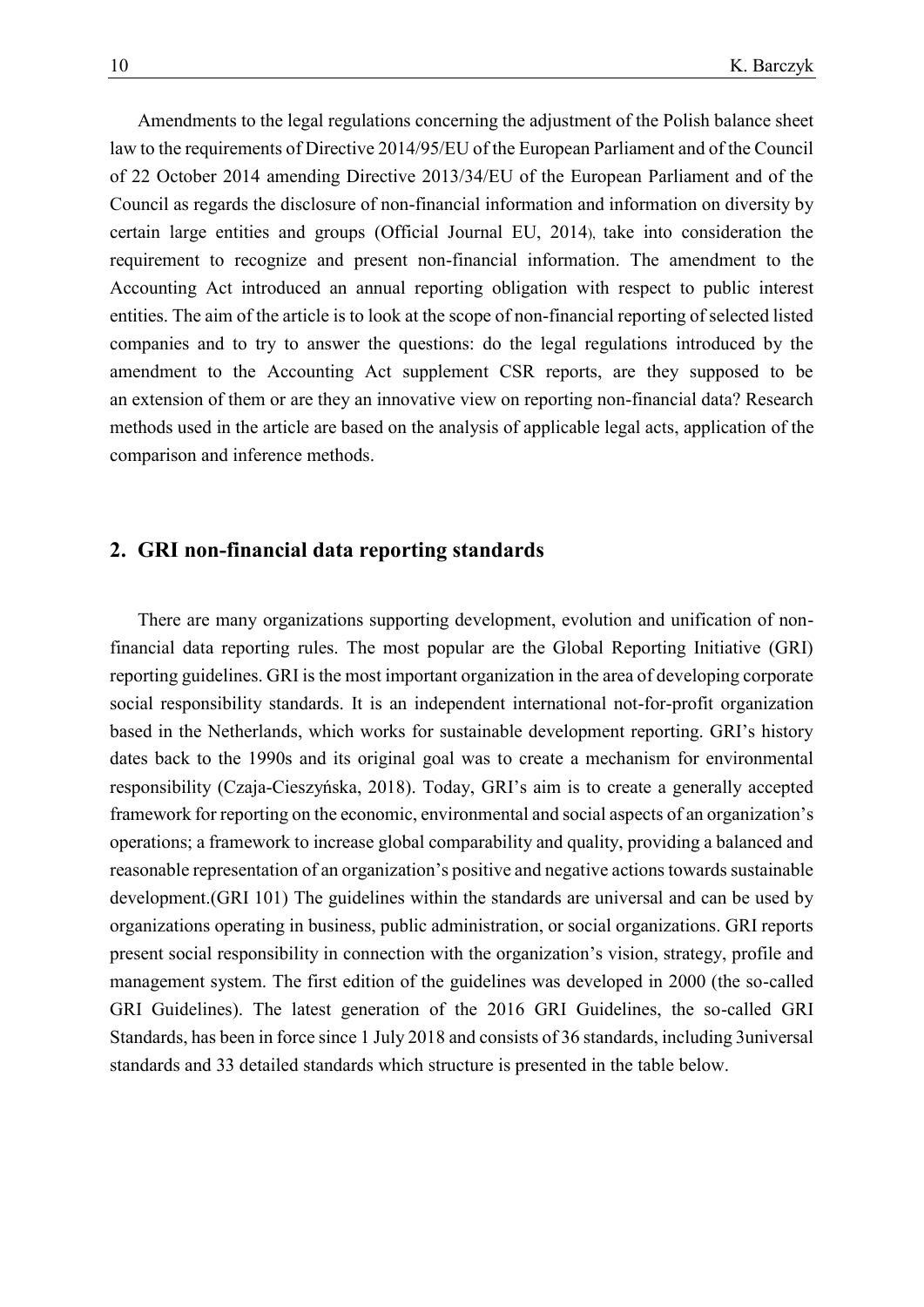### **Table 1.**

*Structure of GRI standards in 2016*

| <b>Structure of standards</b> | <b>Scope</b>                          |  |
|-------------------------------|---------------------------------------|--|
| UNIVERSAL STANDARDS           | GRI 101 Standard: Basic information   |  |
|                               | GRI 102 Standard: Profiled indicators |  |
|                               | GRI 103 Standard: Management approach |  |
| THEMATIC STANDARDS            | Economic standards (GRI 200)          |  |
|                               | Environmental standards (GRI 300)     |  |
|                               | Social standards (GRI 400)            |  |

Source: [www.globalreporting.org/standards/gri-standards-download-center.](http://www.globalreporting.org/standards/gri-standards-download-center)

When preparing CSR reports, any number of standards can be used – either in whole or in selected parts only, which gives more freedom and flexibility in disclosing non-financial data. The scope of information covered by the thematic (detailed) standards is very extensive and allows for the presentation of information relating to three areas. The list of detailed standards together with the scope of possible disclosures is presented in Table 2. The scope of the subject matter includes environmental, social and economic issues.

### **Table 2**.

| <b>Group of indicators</b>                        | <b>Number</b><br>of<br>indicators | <b>Subject of measurement</b>                                       | <b>Scope of possible</b><br>detailed<br>disclosures |
|---------------------------------------------------|-----------------------------------|---------------------------------------------------------------------|-----------------------------------------------------|
| Economic indicators GRI 200                       | 6                                 | 201 - Economic results                                              | 4                                                   |
|                                                   |                                   | 202 - Presence on the market                                        | $\overline{2}$                                      |
|                                                   |                                   | 203 - Indirect economic impact                                      | $\overline{2}$                                      |
|                                                   |                                   | 204 - Purchasing practices                                          |                                                     |
|                                                   |                                   | 205 - Anti-corruption actions                                       | 3                                                   |
|                                                   |                                   | 206 - Anti-corruption measures                                      |                                                     |
| <b>Environmental</b> indicators<br><b>GRI 300</b> | 8                                 | 301 - Materials/Raw materials                                       | 3                                                   |
|                                                   |                                   | 302 - Energy                                                        | 5                                                   |
|                                                   |                                   | 303 - Water and wastewater                                          | 5                                                   |
|                                                   |                                   | 304 - Biodiversity                                                  | 4                                                   |
|                                                   |                                   | 305 - Emissions                                                     | 7                                                   |
|                                                   |                                   | 306 - Wastewater and waste                                          | 5                                                   |
|                                                   |                                   | 307 - Compliance with environmental                                 | 1                                                   |
|                                                   |                                   | regulations                                                         |                                                     |
|                                                   |                                   | 308 - Assessment of the supplier's<br>environment                   | $\overline{2}$                                      |
| Social indicators GRI 400                         | 19                                | 401 - Employment                                                    | 3                                                   |
|                                                   |                                   | 402 - Relations between employees and                               |                                                     |
|                                                   |                                   | the management                                                      |                                                     |
|                                                   |                                   | 403 - Occupational health and safety                                | 10<br>3                                             |
|                                                   |                                   | 404 - Training and education                                        | $\overline{2}$                                      |
|                                                   |                                   | 405 - Diversity and equal opportunities<br>406 - Non-discrimination |                                                     |
|                                                   |                                   |                                                                     | 1<br>1                                              |
|                                                   |                                   | 407 - Freedom of association and                                    |                                                     |
|                                                   |                                   | collective bargaining<br>408 - Child labour                         | 1                                                   |
|                                                   |                                   |                                                                     |                                                     |
|                                                   |                                   | 409 - Forced or compulsory labour 1                                 |                                                     |
|                                                   |                                   | 410 - Security practices                                            |                                                     |
|                                                   |                                   | 411 - Indigenous peoples rights                                     |                                                     |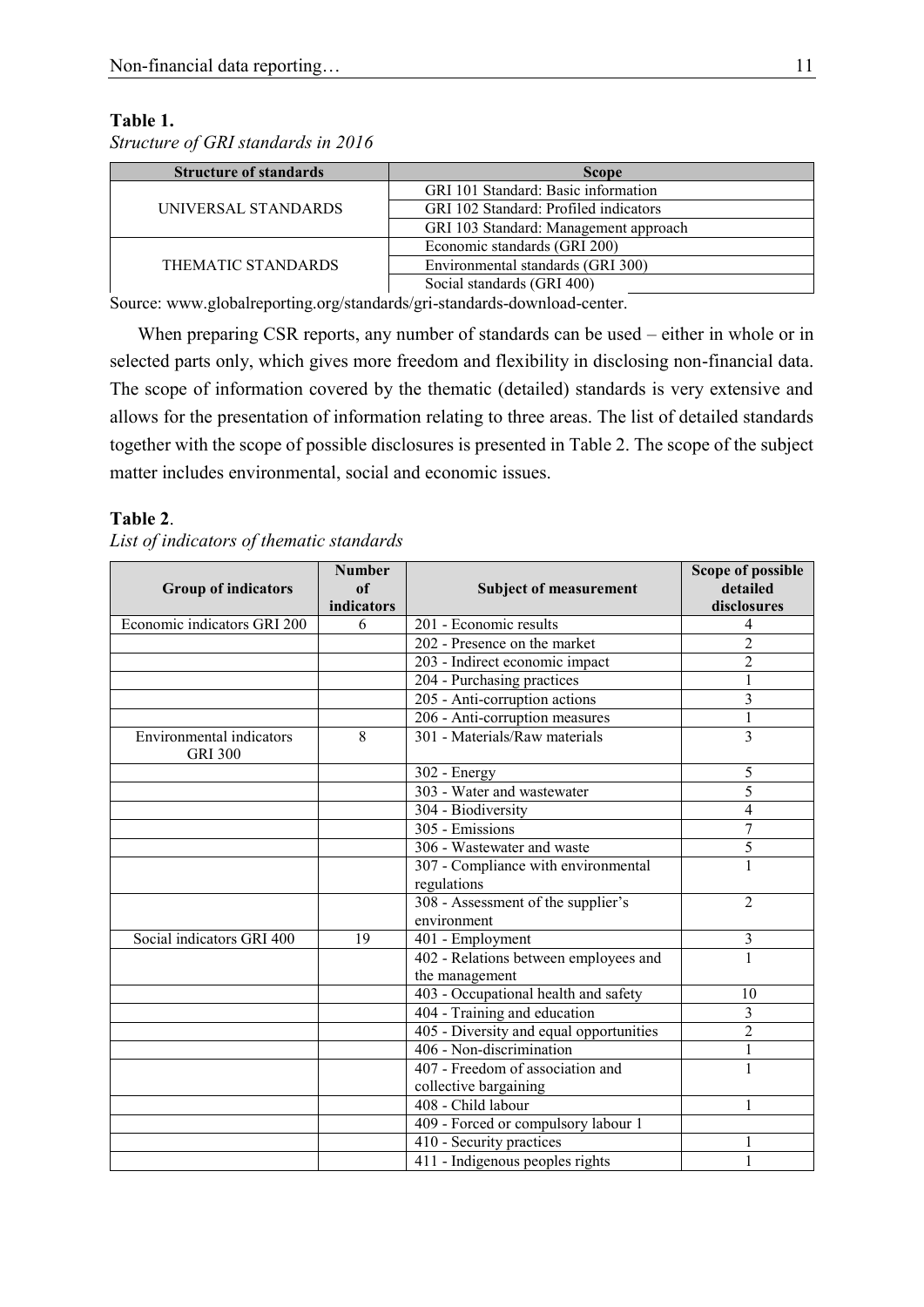| 412 - Assessment in terms of human        |  |
|-------------------------------------------|--|
| rights                                    |  |
| 414 - Local communities                   |  |
| 414 - Supplier's assessment from a social |  |
| perspective                               |  |
| 415 - Rules for participation in public   |  |
| life                                      |  |
| 416 - Customer health and safety          |  |
| 417 - Labelling of products and services  |  |
| 418 - Customer privacy                    |  |
| 419 - Compliance with regulations         |  |

Cont. table 2.

Source: [www.globalreporting.org/standards/gri-standards-download-center.](http://www.globalreporting.org/standards/gri-standards-download-center)

The new modular format of GRI standards allowed for further changes resulting from the dynamic development in sustainability reporting (Sikacz, 2018) to compare and analyse the information presented.

# **3. Review of selected areas of non-financial reports prepared according to GRI Standards**

In order to compare and assess the scope of the information presented in the sustainability reports in accordance with the requirements of the CRS reports, four listed companies were selected which prepare reports with non-financial data according to the new GRI Standards. The analysis covered the reports of selected listed companies from various industries for which social activity is not a statutory activity. The selected entities have at least several years of experience in presenting and sharing non-financial data.

The table below presents the range of indicators used in the area of universal standards (100) and disclosures in the area of thematic standards (200, 300, 400) in tables 3 and 4.

The broad disclosures in CRS reports should bring tangible benefits to the publishing entity, such as an image, the value of which cannot be determined. The entity's image and its reputation contribute to the stability of the entity, positive perception by the outside world, minimize business risk and contribute to the creation of greater goodwill (Emerling, 2018).

**Table 3.**

*Scope of CSR reporting of selected listed companies for 2018 in terms of detailed standards*

| <b>Organisation name</b><br><b>Number of GRI</b><br>indicators | <b>Industry</b> | Economic<br>standards | Environmental<br>standards | Social standards |
|----------------------------------------------------------------|-----------------|-----------------------|----------------------------|------------------|
| <b>ENEA SA Group</b>                                           | power sector    | $203-1$               | $301-1$                    | $401-(1-2)$      |
| 12                                                             |                 |                       | $302 - 1.$                 | $403 - 2$        |
|                                                                |                 |                       | $303-3,$                   | 404-2            |
|                                                                |                 |                       | $304-1$                    | $412 - 2$        |
|                                                                |                 |                       | $305-1, 305-7,$            |                  |
|                                                                |                 |                       | $307-1,$                   |                  |
|                                                                |                 |                       | 306-2                      |                  |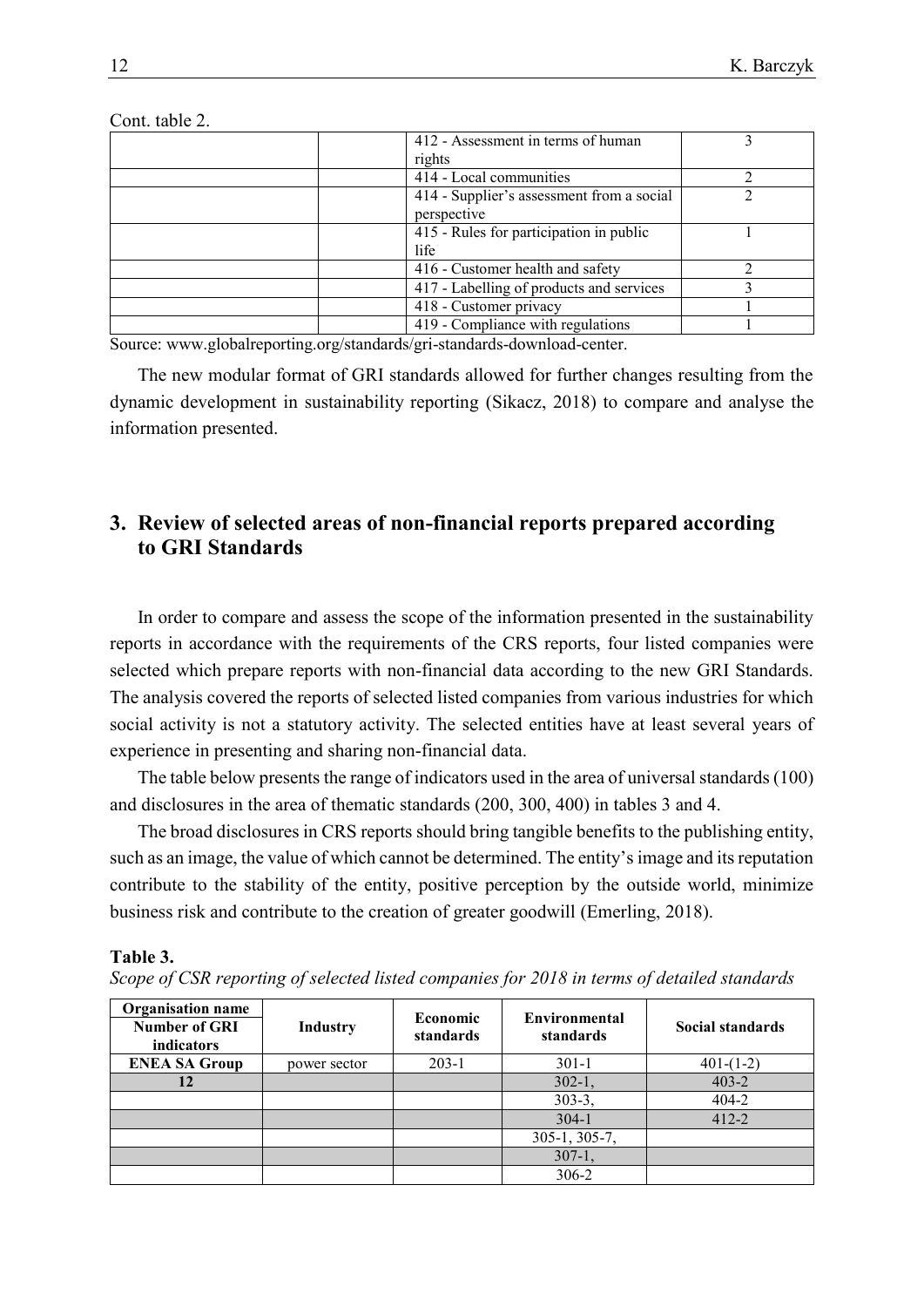| COM. MOIV J.<br><b>Energa Group</b> | power sector             | $201 - 2$     | $304-(1-2)$        | $401-(1-2)$ |
|-------------------------------------|--------------------------|---------------|--------------------|-------------|
| 13                                  |                          | $203-(1-2)$   | 305-5, 305-7       | $403-(1-2)$ |
|                                     |                          | $204-1$       |                    | $404 - 2$   |
|                                     |                          |               |                    | $405 - 1$   |
|                                     |                          |               |                    | $412 - 2$   |
|                                     |                          |               |                    | $413 - 1$   |
|                                     |                          |               |                    | $417-(2-3)$ |
|                                     |                          |               |                    | 419-1       |
| <b>KGHM SA</b>                      | mining and<br>metallurgy | $201 - 1$     | $301 - 1$          | $401-(1-2)$ |
| 11                                  |                          | $203 - (1-2)$ | $302 - 1$          | $403-(2-4)$ |
|                                     |                          |               | 304-4              | $404-(1-2)$ |
|                                     |                          |               | $305 - 1$          | $405 - 1$   |
|                                     |                          |               | $306-(1-2)$        |             |
|                                     |                          |               | $307 - 1$          |             |
|                                     |                          |               |                    |             |
| <b>Orlen SA Group</b>               | fuel and energy          | $201 - 1$     | $301 - 1$          | $401(1-2)$  |
| 16                                  |                          | $203-(1-2)$   | 302-1, 302-4       | $403-(2-4)$ |
|                                     |                          | $204-1$       | 303-1, 303-4       | $404-(1-2)$ |
|                                     |                          | $205-1$       | $305-1, 305-7$     | $405 - 1$   |
|                                     |                          |               | $306-(1-2), 306-4$ | $414 - 1$   |
|                                     |                          |               | $307-1$            | $416-(1-2)$ |
|                                     |                          |               | $308 - 1$          | $417 - 1$   |
|                                     |                          |               |                    | $418 - 1$   |
|                                     |                          |               |                    | 419-1       |

### Cont. table 3.

Source: [https://www.enea.pl/pl/grupaenea/odpowiedzialny-biznes/raportowanie-csr,](https://www.enea.pl/pl/grupaenea/odpowiedzialny-biznes/raportowanie-csr) [https://www.orlen.pl/PL/Odpowiedzialny\\_Biznes/Archiwum/RaportyCSR/Strony/default.aspx](https://www.orlen.pl/PL/Odpowiedzialny_Biznes/Archiwum/RaportyCSR/Strony/default.aspx) [https://com/pl/zrownowazony-rozkghm.woj/raporty-i](https://com/pl/zrownowazony-rozkghm.woj/raporty-i-zasoby)[zasoby,](https://com/pl/zrownowazony-rozkghm.woj/raporty-i-zasoby) [https://grupa.energa.pl/otoczenie/raporty-csr.](https://grupa.energa.pl/otoczenie/raporty-csr)

## **Table 4.**

*Scope of CSR reporting of selected listed companies for 2018 in the universal scope*

| <b>Organisation name</b> |                       |                            |                        |
|--------------------------|-----------------------|----------------------------|------------------------|
| <b>Number of GRI</b>     | <b>Industry</b>       | <b>Profiled indicators</b> | Management<br>approach |
| indicators               |                       |                            |                        |
| <b>ENEA Group</b>        | power sector          | $102-(1-16)$               | $103-(1-3)$            |
| 38                       |                       | $102 - 18$                 |                        |
|                          |                       | $102 - (40-49)$ ,          |                        |
|                          |                       | $102-(50-56)$              |                        |
| <b>Energa Group</b>      | power sector          | $102-(6-7)$ ,              | $103-(1-3)$            |
| 15                       |                       | $102 - 10$                 |                        |
|                          |                       | $102-(15-17)$              |                        |
|                          |                       | 102-40                     |                        |
|                          |                       | 102-42                     |                        |
|                          |                       | $102-(46-47)$              |                        |
|                          |                       | 102-53                     |                        |
|                          |                       | 102-55                     |                        |
| <b>KGHM</b>              | mining and metallurgy | $102 - (1 - 18)$           | $103-(1-3)$            |
| 26                       |                       | 102-22                     |                        |
|                          |                       | 102-35                     |                        |
|                          |                       | 102-40                     |                        |
|                          |                       | 102-43                     |                        |

Source: https://www.enea.pl/pl/grupaenea/odpowiedzialny-biznes/raportowanie-csr,

https://www.orlen.pl/PL/Odpowiedzialny\_Biznes/Archiwum/RaportyCSR/Strony/default.aspx,https:// com/pl/zrownowazony-rozkghm.woj/raporty-i-zasoby, https://grupa.energa.pl/otoczenie/raporty-csr.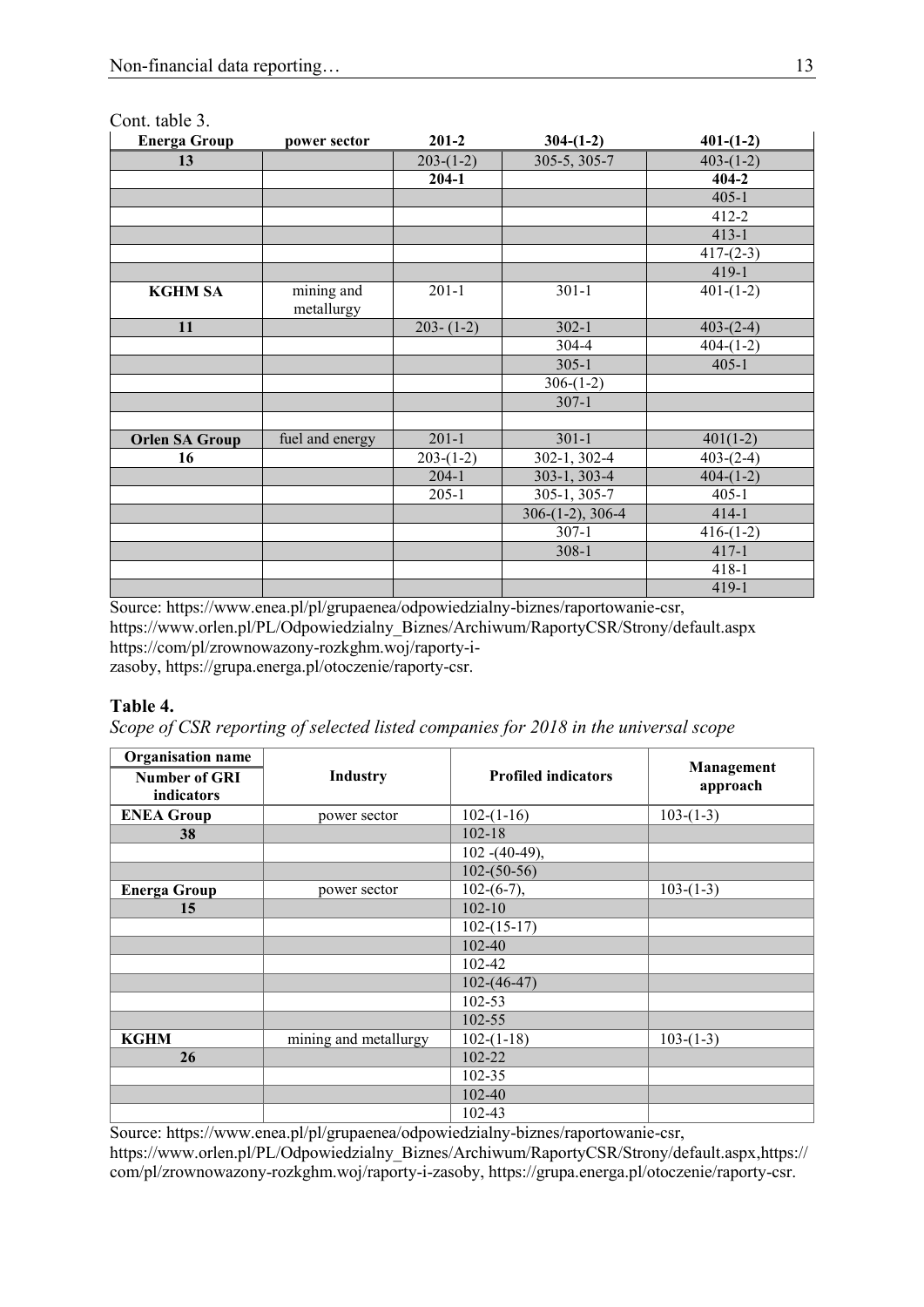Reporting only on the results and financial situation is not a sufficient condition for a modern company to gain a competitive advantage. To survive, an enterprise must be important for the community. From the information included in the non-financial reports of selected companies, we can see a significant range of information presented and GRI indicators used. In the group of economic indicators we will find issues such as: economic performance, purchasing practices, indirect economic impact. The environmental responsibility includes, among others, issues related to the acquisition of materials, water and sewage management, as well as compliance of contracted activities with environmental regulations. Responsibility in the social dimension includes, among others: issues concerning employment, development opportunities, additional benefits as well as support for social initiatives. It is worth noting that the data have a comparable structure, which allows for their easy evaluation in the analysed areas. Taking into account the universal nature of reports according to GRI Standards, it is worth considering the introduction of an obligation to report non-financial data for all public interest organizations according to the above-mentioned standards. The universality of the standards is confirmed by the fact that worldwide 13,958 organizations have published 55,793 reports, 33,197 of which were prepared in accordance with GRI standards.

# **4. Non-financial data as a mandatory part of annual reporting**

Non-financial reporting is a natural consequence of the growing importance of the idea of sustainable development and the concept of Corporate Social Responsibility that was created on its foundations. In recent years, the disclosure of non-financial information has also become a trend in other sectors of the economy, e.g. among small and medium-sized enterprises or nongovernmental organizations (Czaja-Cieszyńska, 2018). Since the traditional reporting model was created, there have been huge transformations in the way companies conduct business activity and create value (Krasodomska, 2012). These are changes which financial accounting seems to be unable to keep up with. The obligation to report non-financial data for a specific group of business entities was introduced by an amendment to the Accounting Act, effective from 01.01.2017 (Kościelniak , 2014). The amendment defined the basic conditions for the nonfinancial data statement/report for entities subject to the balance sheet law. The scope of entities covered by the amendment, and thus the new reporting obligations, includes public interest entities operating in the financial market on the basis of banking law, insurance and reinsurance regulations or regulations on cooperative savings and credit unions, issuers of securities on a regulated market or in an alternative trading system, payment institutions, electronic money institutions, investment and pension funds and entities intending to carry out such activities defined as public interest entities (PIEs). An EU directive (like the Accounting Act) has identified the source guidelines that should be used for the report 'as a national or EU framework' such as the UN Global Compact, the UN Guiding Principles on Business and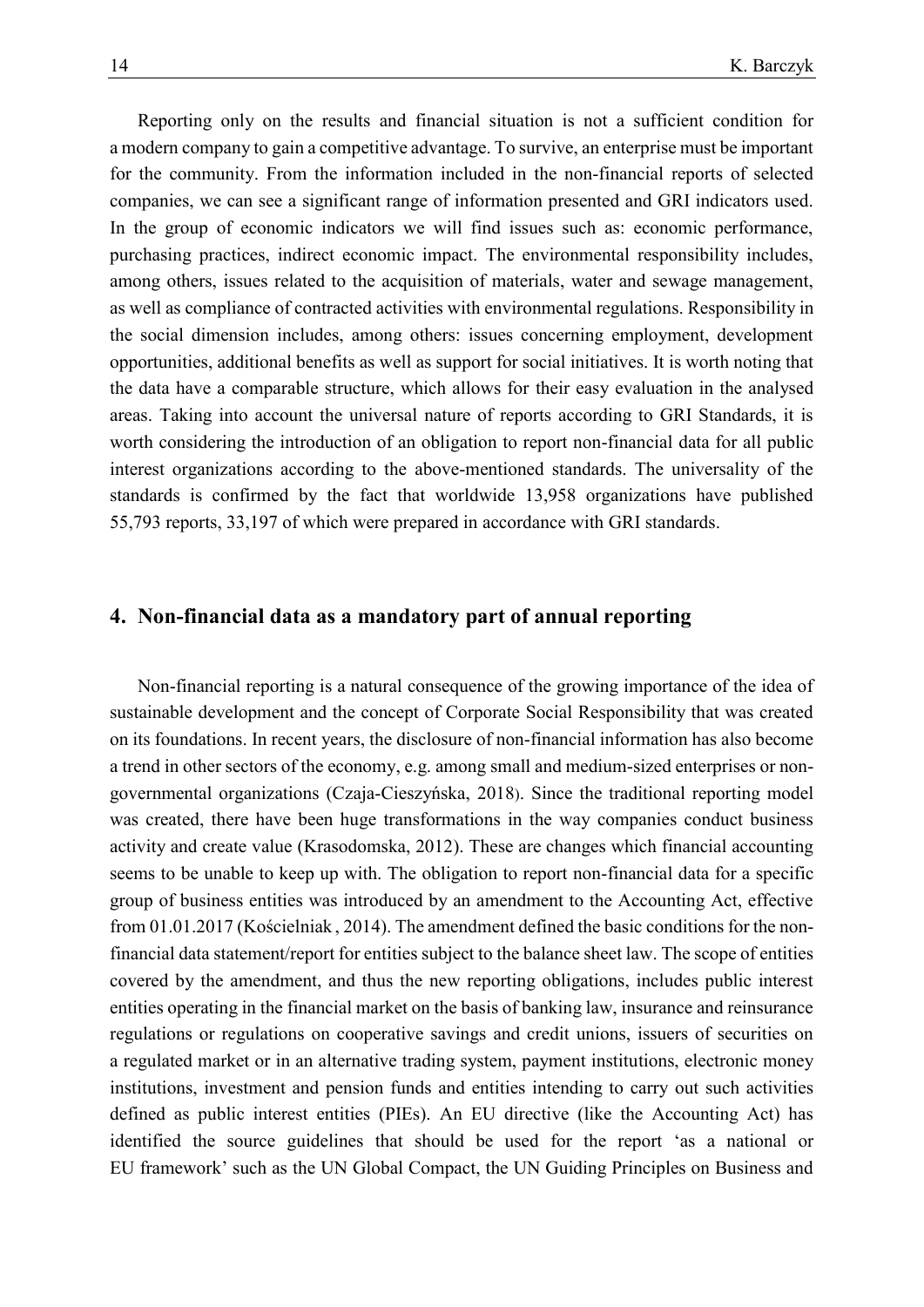Human Rights implementing the UN framework, the OECD Guidelines for Multinational Enterprises, the ISO 26000 standard, the ILO Tripartite Declaration of Principles or the Global Reporting Initiative – GRI or other internationally recognised framework.

The scope of information in the statement/report shall include the necessary information relevant to an understanding of the development, performance and impact of the entity's operations on environmental, social and employee-related areas (ESGs, key risk areas and nonfinancial performance indicators. Detailed arrangements in this regard are set out in Articles 49b and 55 of the Accounting Act (Fig. 1).



**Figure 1.** *The scope of information in the non-financial statement according to the Accounting Act*. Source: Accounting Act , Art. 49 b sec. 2 Journal of Laws of 2019, item 351 of 22.02.2019, Art. 49b.

The obligation to prepare statements/reports on non-financial information shall cover about 300 entities in Poland. More than half are listed companies.

The obligation to report non-financial data has been imposed on entities that meet certain criteria in relation to the legal form, the number of employees, net revenues generated from the sale of goods and products and the value of the balance sheet total (Fig. 2).



\* in the financial year for which it draws up its financial statements and in the year preceding that year at the level of individual financial statements

\*\* either individually or after consolidation

**Figure 2.** *Obligation to report non-financial data according to the Accounting Act.* Source: Accounting Act of 29.09. 1994, Journal of Laws of 2019, item 351 of 22.02.2019, Art. 49b point 1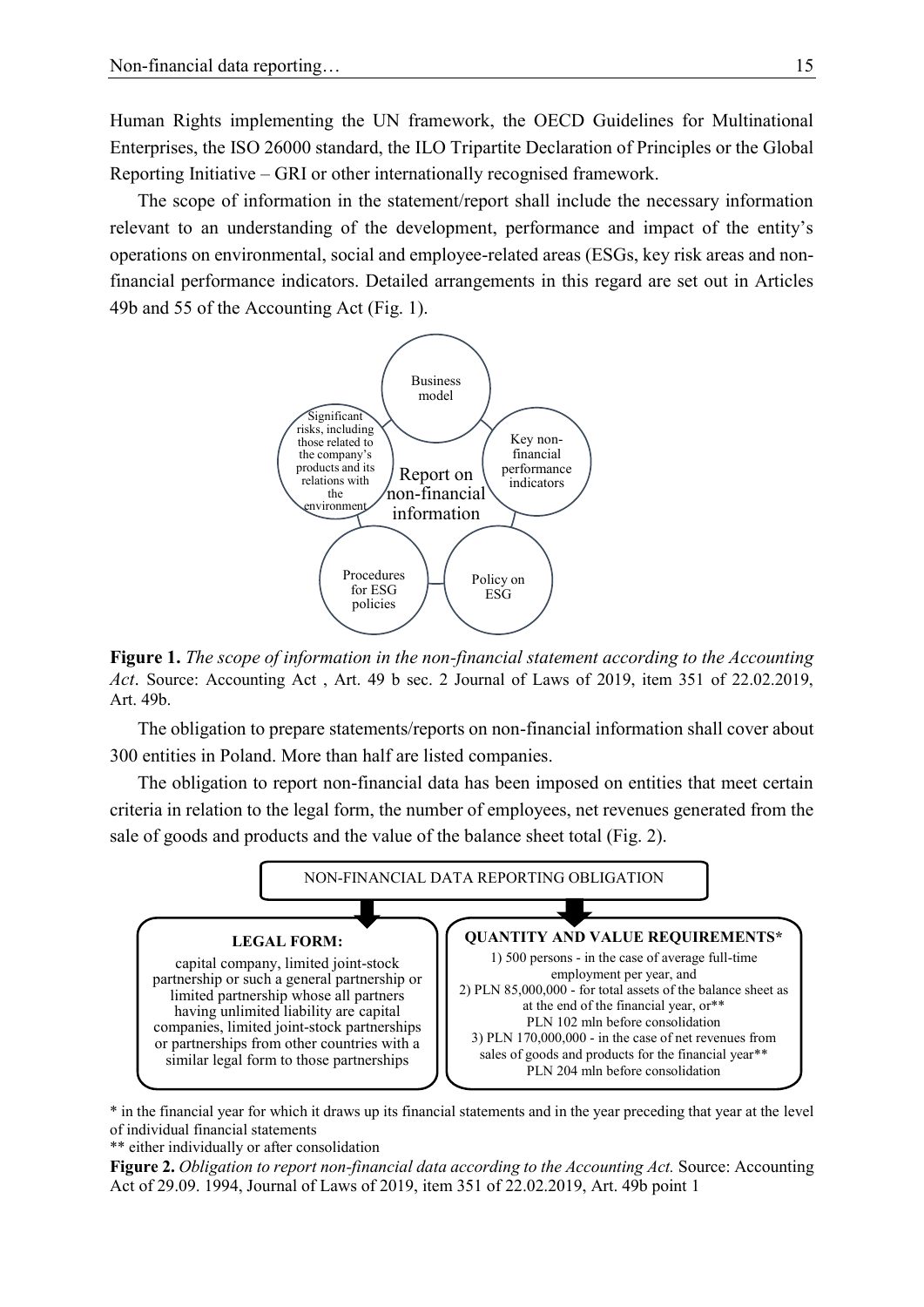The Act gives the entity the right to choose the reporting standards. Entities may apply any standards or guidelines, whether national, EU, international or their own rules. When using the outlined standards it should disclose which guidelines/standards have been used. Most entities preparing CRS reports according to GRI standards also use them to present non-financial information as required by the Accounting Act. An example is the data disclosed by Enea Group on the indicators used in the preparation of non-financial information in accordance with the Accounting Act (Table 4).

#### **Table 4.**

*The scope of information and list of indicators included in the Enea Group's non-financial information in 2018*

|                  | The scope of the information in the non-<br>financial information statement                                                  | <b>List of indicators</b><br>used in the<br>statement | <b>Information</b> in<br>the CRS / GRI<br>indicators                          | Link to information<br>in the CRS                                                                                                       |
|------------------|------------------------------------------------------------------------------------------------------------------------------|-------------------------------------------------------|-------------------------------------------------------------------------------|-----------------------------------------------------------------------------------------------------------------------------------------|
| 1.               | Methodology for the preparation of<br>the Non-Financial Information<br><b>Statement</b>                                      | <b>GRI</b> Standards                                  | $\mathbf X$                                                                   | X                                                                                                                                       |
| $\overline{2}$ . | <b>Business model description</b>                                                                                            | GRI 102-2                                             | Business model/<br>GRI 102-1-2                                                | Yes                                                                                                                                     |
| 3.               | Information on expected events and<br>issues being the subject of ongoing<br>negotiation                                     | None                                                  | none                                                                          | $\mathbf X$                                                                                                                             |
| 4.               | Key non-financial performance<br>indicators                                                                                  | None                                                  | GRI-103- $(1-3)$                                                              | Yes / Key<br>performance<br>indicators                                                                                                  |
| 5.               | Non-financial risks related to the<br>operations of the ENEA Capital<br>Group                                                | Accounting Act                                        | GRI 103-2                                                                     | Yes/<br>Map of non-financial<br>risks                                                                                                   |
| 6.               | Environmental issues, description of<br>due diligence policies and<br>procedures and their results                           | None                                                  | GRI 103-1-3,<br>GRI 102-11,<br>GRI 307-1<br>$305 - 305 - 7$<br>$301-1, 302-1$ | Yes/ Approach to<br>environmental<br>management<br>Emissions<br>Materials and raw<br>materials<br>Water                                 |
| 7.               | Employee issues, description of due<br>diligence policies and procedures<br>and their results                                | Accounting Act<br>GRI 102-8,<br>401-1, 403-2          | $102 - 16$<br>$103 - 1 - 3$ , $102 - 8$<br>404-2, 403-2<br>$303 - 3$          | Work of employees,<br>Employment policy<br>Employee potential<br>management<br>Development<br>initiatives<br>Work comfort and<br>safety |
| 8.               | Social issues, description of due<br>diligence policies and procedures<br>and their results                                  | Accounting Act                                        | GRI 102-13                                                                    | Involvement in social<br>initiatives                                                                                                    |
| 9.               | Human rights issues, description of<br>due diligence policies and<br>procedures and their results                            | Accounting Act                                        | none                                                                          | none                                                                                                                                    |
|                  | 10. Anti-corruption and anti-bribery<br>issues, description of due diligence<br>policies and procedures and their<br>results | Accounting Act<br>GRI 205-2                           | GRI 103-1-3,<br>$412 - 2$                                                     | Compliance                                                                                                                              |

Source: Report of the Management Board on the activities of ENEA SA and Enea Capital Group in 2018, report 2018.crs.enea.pl.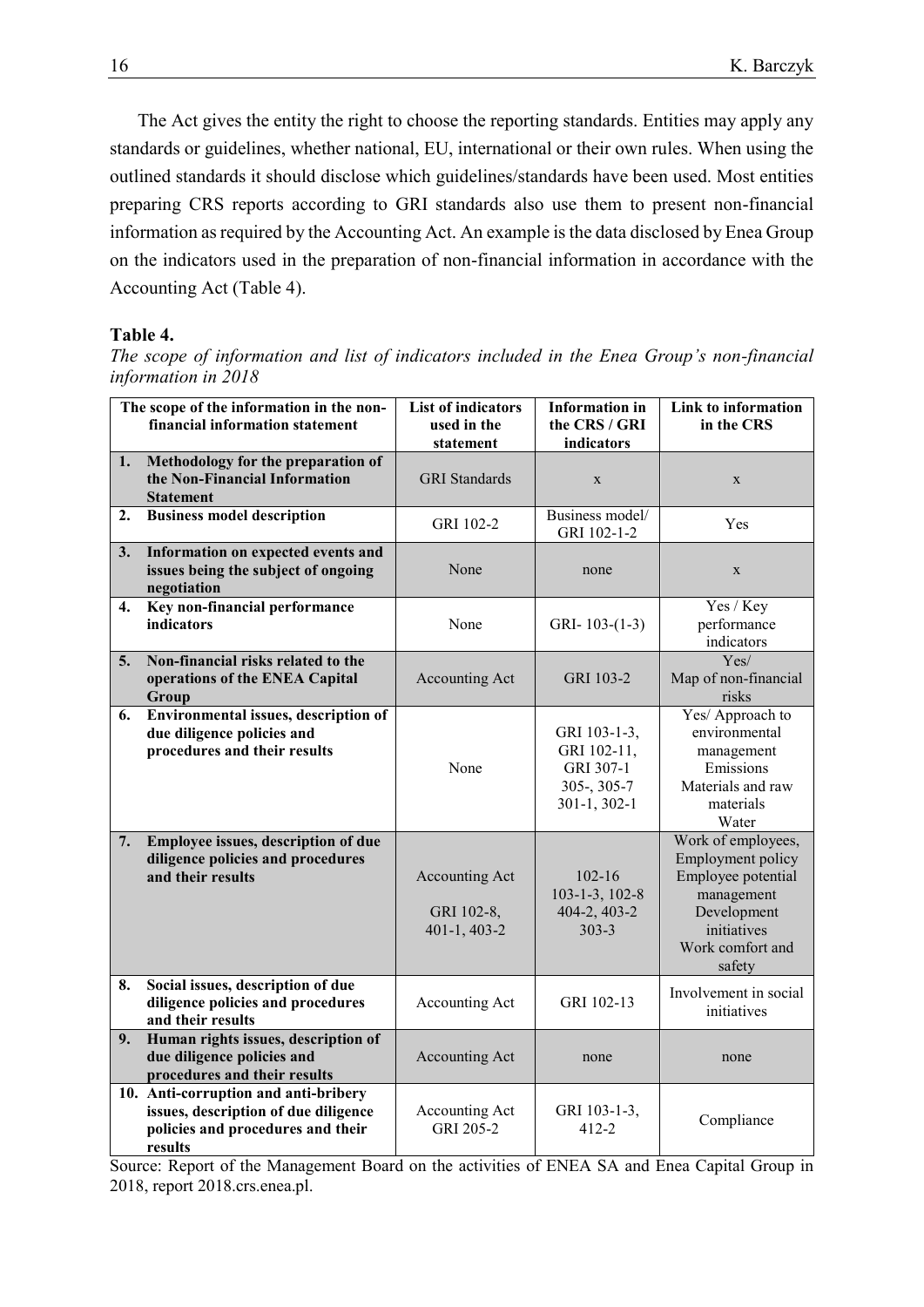Summarizing and evaluating the methodology adopted by the Enea Group to prepare a statement on non-financial information in accordance with the requirements of the Accounting Act, it can be stated that, as expected, the entity focused on GRI standards having many years of experience in this area by publishing CRS reports by 2011. However, when analysing the information included in the non-financial information statement, it is only partially covered by GRI standards, only 3 areas out of 10 presented. By contrast, when comparing disclosures in the CRS report and the non-financial data statement, 7 out of 10 areas presented in the statement were identified as being directly relevant to the disclosure. The conclusion is that the information in the non-financial statement/data report is only to a limited extent a mapping of CRS reporting data, despite the indication of more areas where this would be possible. The similarity of the issues presented in the statement/report to CRS reports is clearly an advantage. Like early stage CRS reports, the statement/report as a new element of the financial statements is an innovative approach to data reporting for many entities. It is a confirmation of the changes brought about by competition, the need to maintain and care of a position in the market. It gives an opportunity to build new relations with the environment and to take care of one's image, which often translates into financial results. In the following years it will be possible to assess if this goal was achieved by assessment by the stakeholders of the usefulness and quality of the issues presented in the statement/report.

## **5. Summary**

Financial reporting is widely accepted because of many factors such as standards, valuation and data presentation rules, control and audit. Reporting in the area of non-financial data as a new element of reporting in the Polish balance sheet law is a challenge for many organizations that have not attempted to present and disclose data in social responsibility reports so far. As research has shown, many entities have experience in CRS reports, thanks to which they build relations with the environment taking care of their image and market position. The non-financial information statement/report will build its value perhaps using recognized GRI standards. Perhaps their content will allow the stakeholders of financial statements to better understand the relationship between financial data subject to their evaluation and the organization's non-business activities.